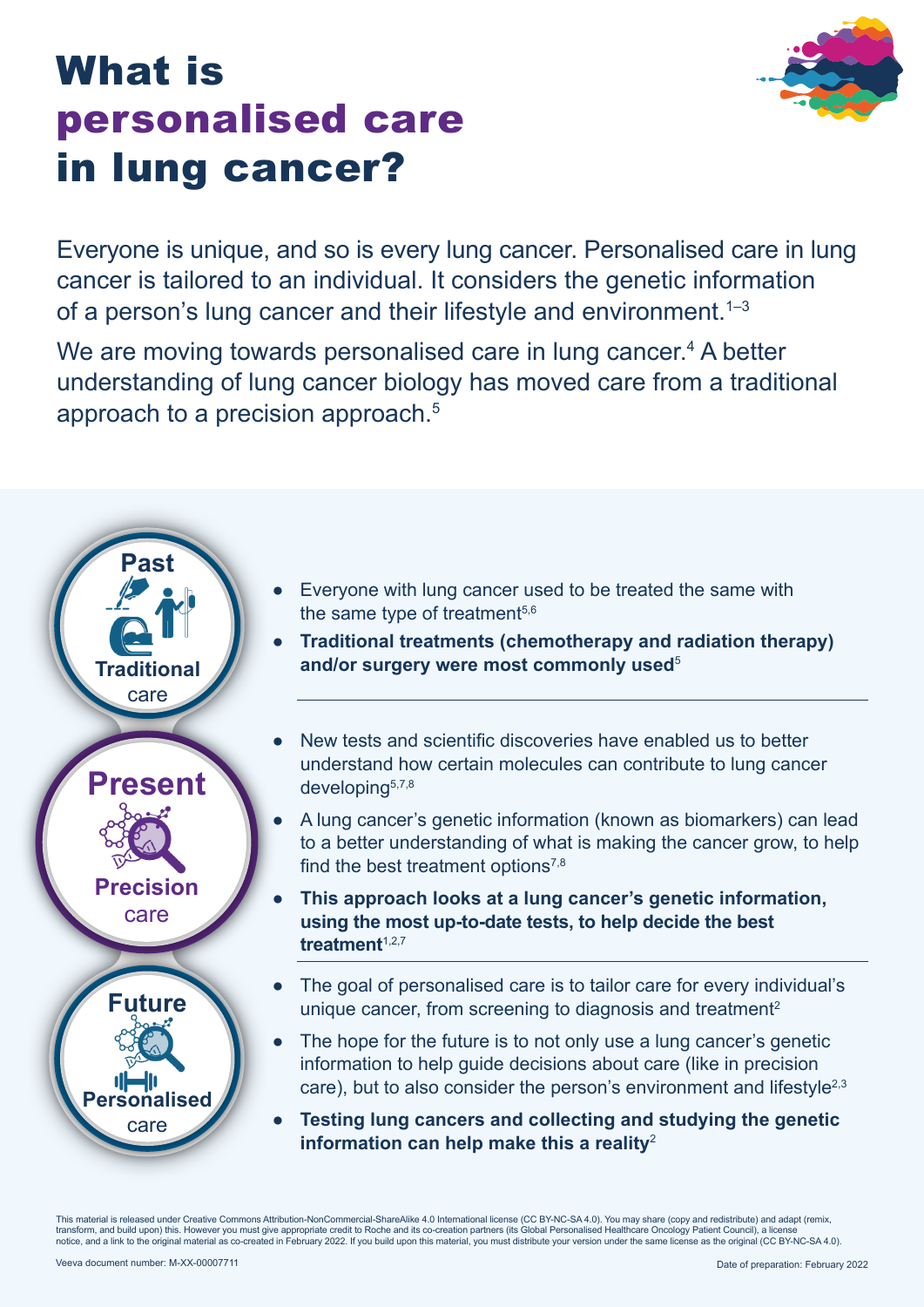# Lung cancer is not  $a$  single disease<sup>7</sup>



Every year, more than **2.2 million** people are diagnosed with lung cancer worldwide.9

There are two major types of lung cancers. They grow and spread in different ways. Up to 85% of people have **non-small cell lung cancer (NSCLC)** and up to 15% have **small cell lung cancer (SCLC)**. 10,11

# 

**NSCLC** can be categorised further into subtypes according to the type of cell the cancer develops in.<sup>7,10–12</sup>

Doctors can also identify lung cancer **biomarkers**, which can help guide decisions about treatment.7,12

### **What are biomarkers?**



Biomarkers are molecules found in cells (e.g. genes) that provide important information about a person's cancer.<sup>13</sup> New biomarkers for lung cancer are constantly being evaluated.14

## **Knowing the subtype and biomarker status of your lung cancer can help improve care15,16**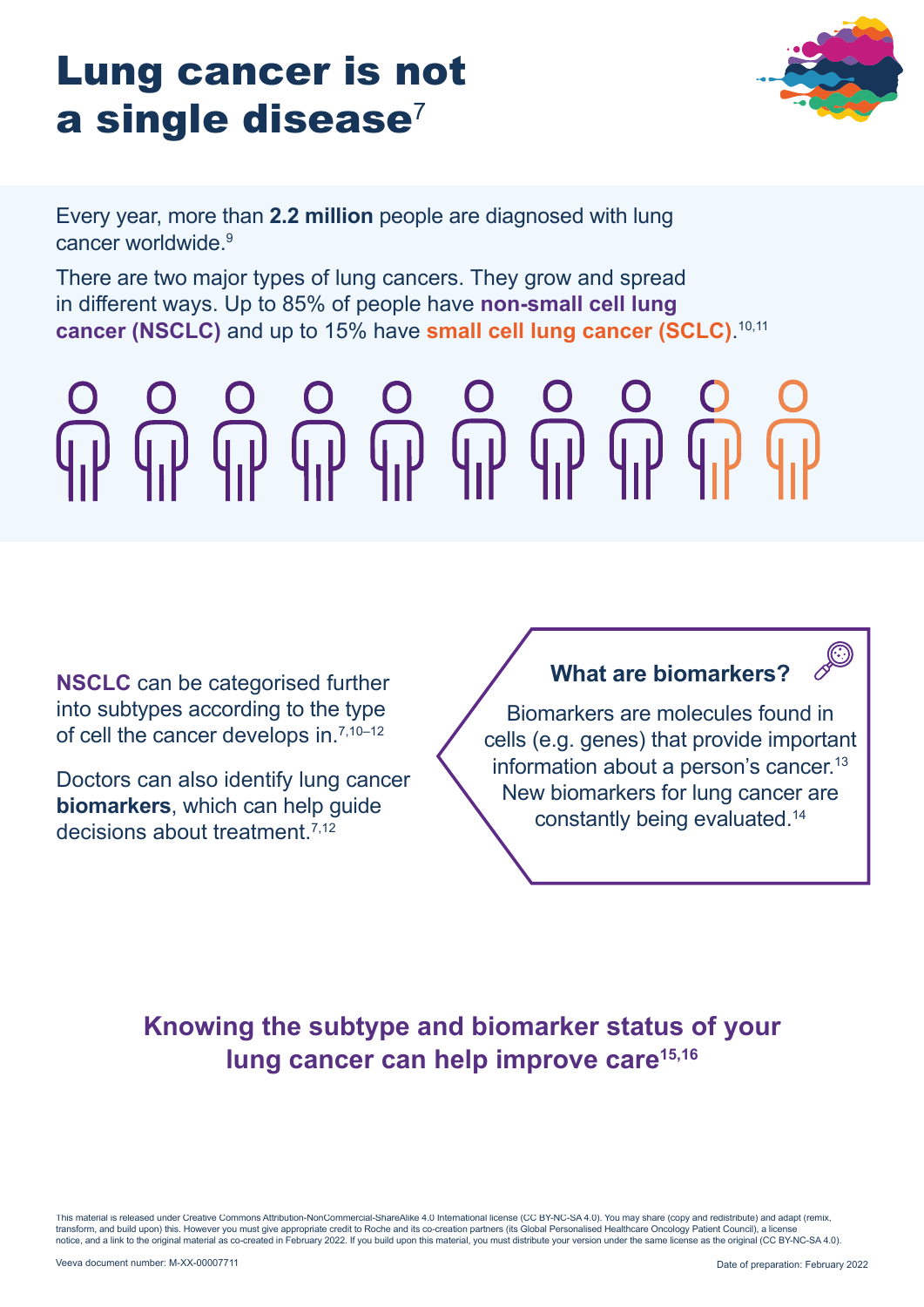# Testing lung cancers is key for personalised care



Doctors can use tests to identify lung cancer biomarkers. Biomarkers might be identified from a sample of the lung cancer. This is known as biomarker testing. If a biomarker is detected, there may be a suitable treatment that can target it.<sup>7,14,15,17-21</sup>



#### **Some biomarkers have already been identified in NSCLC:**16,22–27



These aren't the only key biomarkers. For example, **PD-L1** is an immune system biomarker that can be found at high levels in lung cancer cells. It can be targeted by a type of immunotherapy called **immune checkpoint inhibitors**. 28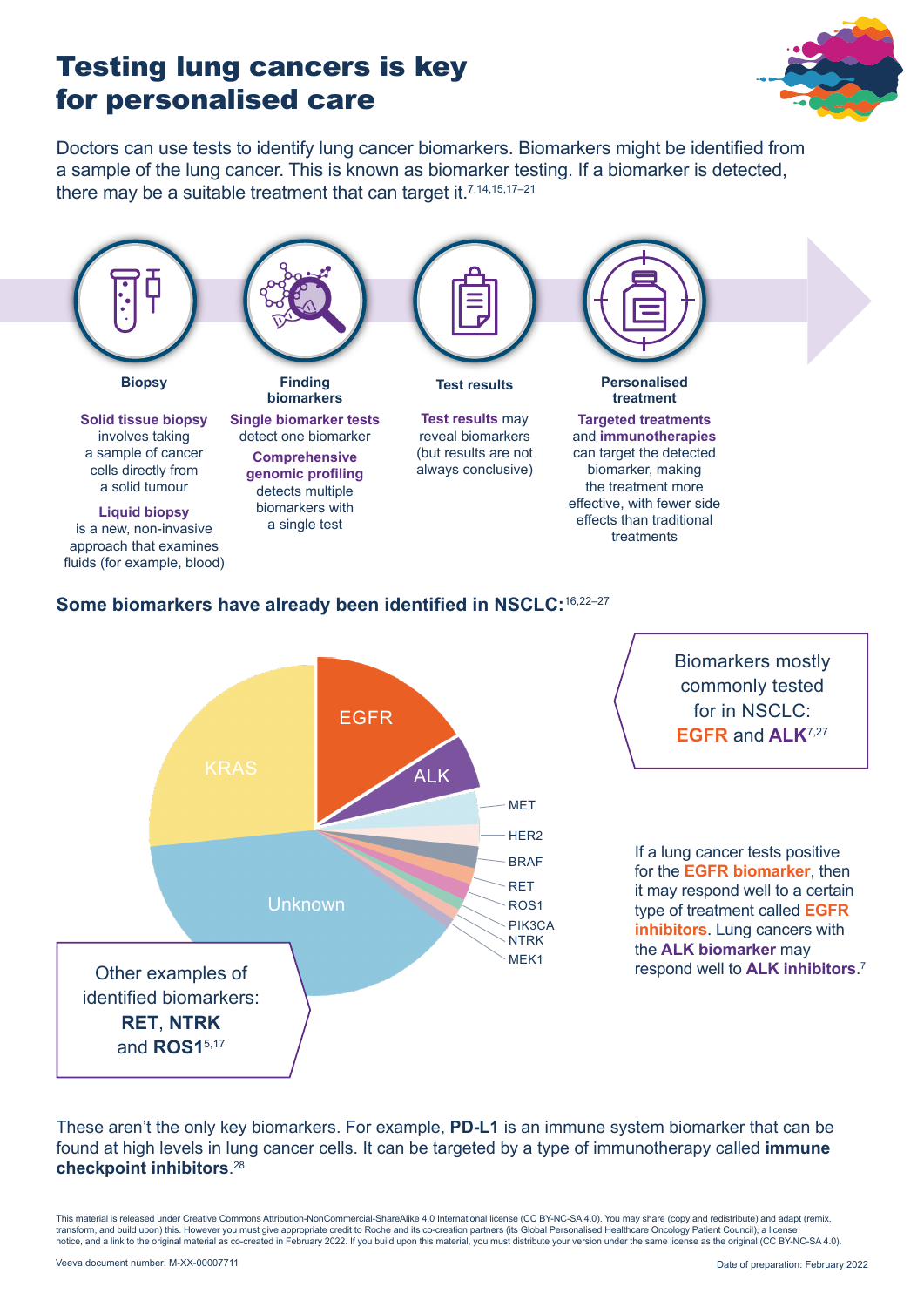# What's next for personalised care in lung cancer?



Biomarker testing is done routinely in some hospitals for people with NSCLC.15 Testing for various biomarkers (including EGFR, ALK, MET, a certain type of BRAF, ROS1, NTRK and RET) is now recommended for daily practice.<sup>29,30</sup> Sometimes testing may not be feasible.<sup>15</sup> This is because:

- $\bullet$  Biomarker testing isn't available everywhere<sup>2</sup>
- Some people might not have identifiable biomarkers<sup>2,15</sup>
- $\bullet$  Treatments aren't available for every biomarker<sup>15</sup>

But more scientific research could help make personalised care a reality for more people with lung cancer.2 For example:



#### **Liquid biopsies in routine care**

- Liquid biopsies can help detect multiple biomarkers using one fluid sample  $(e.g. blood)^{31-33}$
- This is very helpful for lung cancer because the lung is deep in the body, making it difficult to reach $33$
- Liquid biopsies are new, so more research is needed to use them fully in routine care of lung cance $r^{31,32}$





#### **Screening programmes to predict lung cancer**

- In the future, screening for biomarkers could help indicate cancer (or the risk of cancer), potentially before symptoms appear  $34,35$
- Earlier detection means people can actively manage their health and take steps to prevent lung cancer from progressing<sup>34</sup>

#### **Researching new treatments and biomarkers**

- Testing lung cancers and collecting and studying the genetic information can help speed up research and development<sup>36,37</sup>
- A better understanding of every lung cancer can help researchers carry out more efficient and effective medical research, for new or improved treatments and biomarkers<sup>37</sup>
- Other lung cancer biomarkers are constantly being evaluated, including those that can be targeted by immunotherapies $14$



#### **Ongoing development of advanced tests**

- Comprehensive genomic profiling tests can identify multiple lung cancer biomarkers rapidly<sup>38</sup>
- Carrying out these tests and developing new advanced tests may help doctors choose the best treatment options<sup>39</sup>

Regular testing at different stages of your life is key. It can help choose the most effective care, identify new biomarkers and develop new treatments. The goal is to see more people recover from lung cancer.<sup>2,36</sup>

#### **If you or the person you care for has been diagnosed with lung cancer, speak to your doctor about biomarker testing to help personalise care**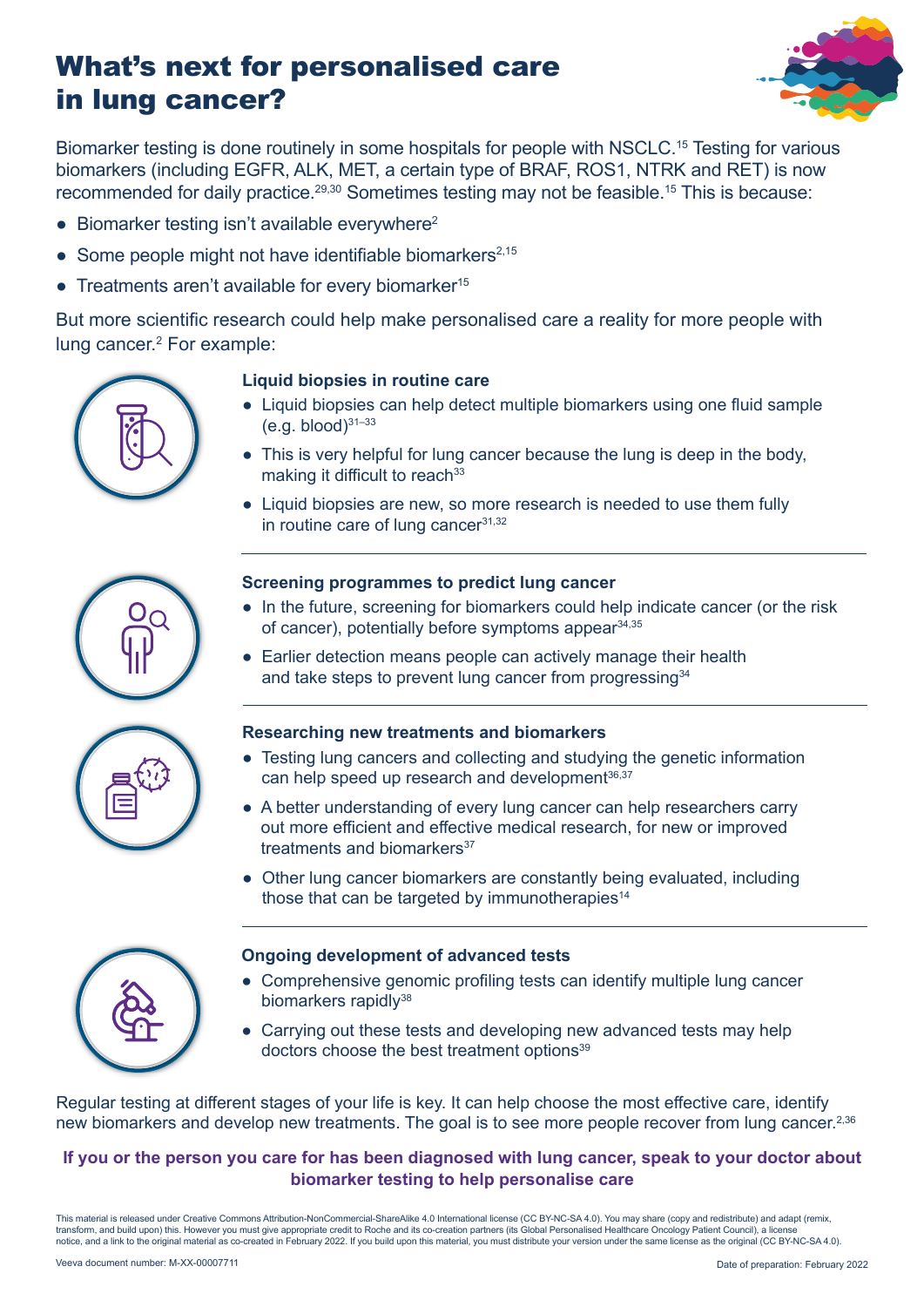# Potential benefits of personalised cancer care



Personalised care can provide better treatments and better ways to manage cancer.<sup>4,34,37</sup> It can help people avoid unnecessary treatments that don't work for them and allow them to start the right treatment earlier. $37$  If used in practice, personalised care could lead to:

- **Better health outcomes**<sup>34,37</sup>
- Improved **quality of life** with less impact on daily routines<sup>4,37</sup>
- Financial benefits by using more effective treatments earlier<sup>4,37</sup>
- Broader benefits to **society** through improved health and wellbeing, and more efficient use of healthcare resources<sup>37,40,41</sup>

# References

- 1. Roche. Genomics and the personalisation of cancer care. [Internet; cited February 2022]. Available from: [https://www.roche.com/about/priorities/personalised\\_healthcare/genomic-profiling.htm](https://www.roche.com/about/priorities/personalised_healthcare/genomic-profiling.htm)
- 2. European Society for Medical Oncology. Personalised Cancer Medicine: An ESMO Guide for Patients. [Internet; cited February 2022]. Available from: [https://www.esmo.org/content/download/20122/337223/1/ESMO-Patient-Guide-Personalised-Cancer-Medicine.pdf](https://www.esmo.org/content/download/20122/337223/1/ESMO-Patient-Guide-Personalised-Cancer-Medicine)
- 3. Lucy R Yates et al. The European Society for Medical Oncology (ESMO) Precision Medicine Glossary. Annals of Oncology, 2018, Volume 29, Pages 30–35.

Available from:<https://www.sciencedirect.com/science/article/pii/S0923753419350112>

- 4. Macmillan Cancer Support. Impact of new personalised cancer treatments. [Internet; cited February 2022]. Available from: [https://www.macmillan.org.uk/\\_images/impact-of-new-personalised-cancer-treatments\\_tcm9-342003.pdf](https://www.macmillan.org.uk/_images/impact-of-new-personalised-cancer-treatments_tcm9-342003.pdf)
- 5. Janaki Sharma et al. The Evolving Role of Biomarkers in Personalized Lung Cancer Therapy. Thematic Review Series, 2017, Volume 93, Pages 1–14.
	- Available from:<https://www.karger.com/Article/FullText/453086>
- 6. Cancer Research UK. Personalised medicine. [Internet; cited February 2022]. Available from:<https://www.cancerresearchuk.org/about-cancer/cancer-in-general/treatment/personalised-medicine>
- 7. European Society for Medical Oncology. Personalised Medicine at a Glance: Lung Cancer. [Internet; cited February 2022]. Available from:<https://www.esmo.org/for-patients/personalised-medicine-explained/Lung-Cancer>
- 8. Douglas Hanahan. Hallmarks of Cancer: New Dimensions. Cancer Discovery, 2022, Volume 12, Issue 1, Pages 31–46. Avaliable from: [https://aacrjournals.org/cancerdiscovery/article/12/1/31/675608/Hallmarks-of-Cancer-New-DimensionsHallmarks-of](https://aacrjournals.org/cancerdiscovery/article/12/1/31/675608/Hallmarks-of-Cancer-New-DimensionsHa)
- 9. World Health Organization. Cancer. [Internet; cited February 2022]. Available from:<https://www.who.int/news-room/fact-sheets/detail/cancer>
- 10. American Cancer Society. What Is Lung Cancer? [Internet; cited February 2022]. Available from:<https://www.cancer.org/cancer/lung-cancer/about/what-is.html>
- 11. Cleveland Clinic. Lung Cancer. [Internet; cited February 2022]. Available from:<https://my.clevelandclinic.org/health/diseases/4375-lung-cancer>
- 12. Greg Durm, Nasser Hanna. The shifting paradigm of biomarker-driven care in advanced non-small cell lung cancer (NSCLC). Translational Lung Cancer Research, 2019, Volume 8, Pages 539–542. Available from:<https://pubmed.ncbi.nlm.nih.gov/31555527>
- 13. My Cancer. What Are Biomarkers? [Internet; cited February 2022]. Available from:<https://www.mycancer.com/resources/what-are-biomarkers>
- 14. Eric H Bernicker et al. Update on emerging biomarkers in lung cancer. Journal of Thoracic Disease, 2019, Volume 11, Pages S81–S88.

Available from:<https://jtd.amegroups.com/article/view/26629/19782>

- 15. National Cancer Institute. Biomarker Testing for Cancer Treatment. [Internet; cited February 2022]. Available from:<https://www.cancer.gov/about-cancer/treatment/types/biomarker-testing-cancer-treatment>
- 16. Fabrice Barlesi et al. Routine molecular profiling of patients with advanced non-small-cell lung cancer: results of a 1-year nationwide programme of the French Cooperative Thoracic Intergroup (IFCT). Lancet, 2016, Volume 387, Issue 10026, Pages 1415–1426.

Available from: [https://www.thelancet.com/journals/lancet/article/PIIS0140-6736\(16\)00004-0/fulltext](https://www.thelancet.com/journals/lancet/article/PIIS0140-6736(16)00004-0/fulltext)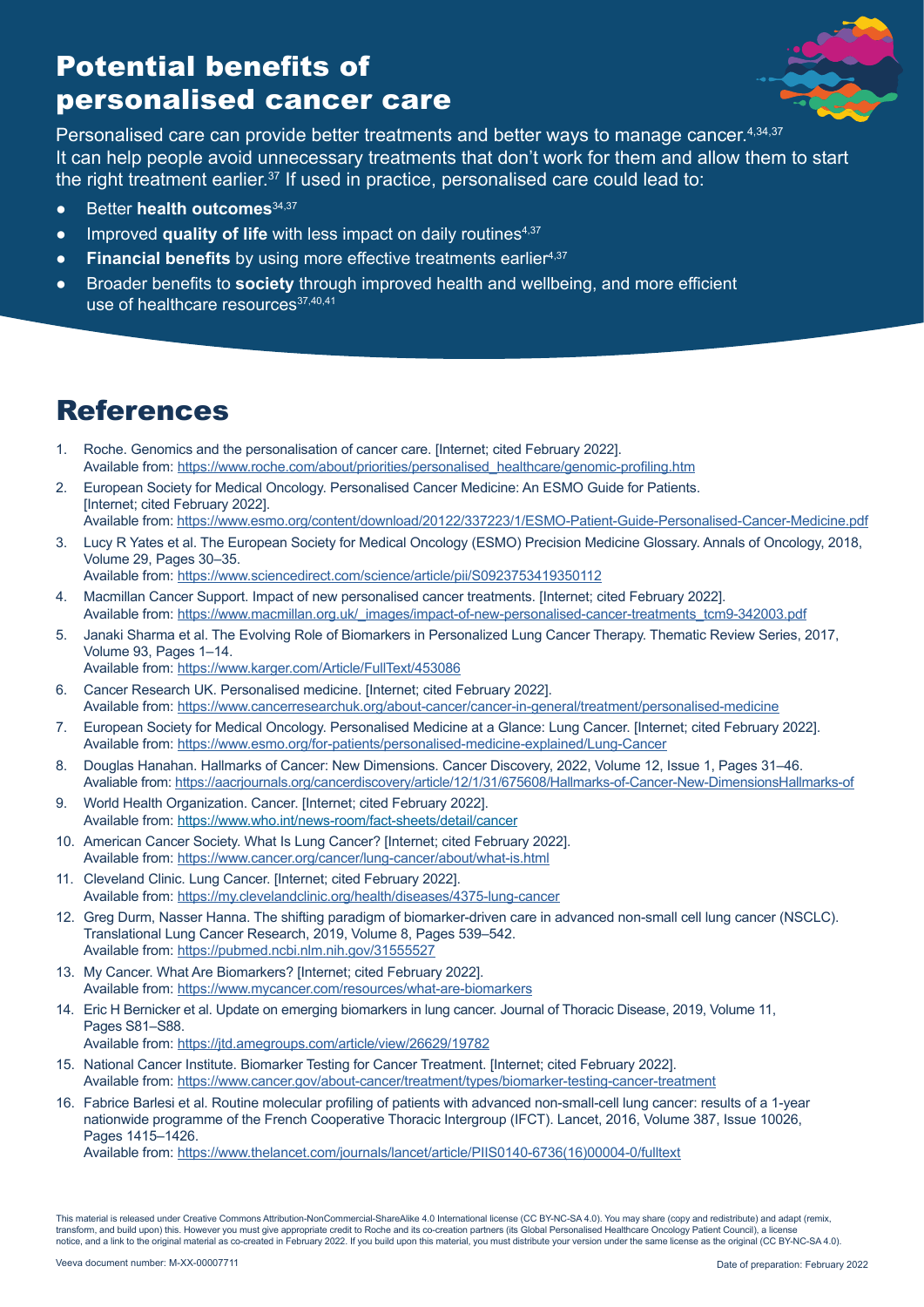

17. Arjun Khunger et al. Dabrafenib in combination with trametinib in the treatment ofpatients with BRAF V600-positive advanced or metastatic non-small cell lung cancer: clinical evidence and experience. Therapeutic Advances in Respiratory Disease, 2018, Volume 12.

Available from:<https://journals.sagepub.com/doi/10.1177/1753466618767611>

- 18. Cancer Research UK. Biopsy through the skin for lung cancer. [Internet; cited February 2022]. Available from: <https://www.cancerresearchuk.org/about-cancer/lung-cancer/getting-diagnosed/tests/biopsy-through-skin>
- 19. American Cancer Society. Precision or Personalized Medicine. [Internet; cited February 2022]. Available from: <https://www.cancer.org/treatment/treatments-and-side-effects/treatment-types/precision-medicine.html>
- 20. National Cancer Institute. Liquid Biopsy. [Internet; cited February 2022]. Available from: <https://prevention.cancer.gov/news-and-events/infographics/liquid-biopsy-new>
- 21. Roche. Genomic testing infographic. [Internet; cited February 2022]. Available from: [https://www.roche.com/dam/jcr:9629a2ae-ed72-471b-bbca-f644479e8a56/en/PCTTT-genomic-testing](https://www.roche.com/dam/jcr:9629a2ae-ed72-471b-bbca-f644479e8a56/en/PCTTT-genomic-testing-infograp)[infographic.pdf](https://www.roche.com/dam/jcr:9629a2ae-ed72-471b-bbca-f644479e8a56/en/PCTTT-genomic-testing-infograp)
- 22. Suchita Pakkala, Suresh S. Ramalingam. Personalized therapy for lung cancer: striking a moving target. JCI Insight, 2018, Volume 3, Issue 15.
	- Available from: <https://insight.jci.org/articles/view/120858>
- 23. Hong-Xia Tian et al. Clinical characteristics and sequence complexity of anaplastic lymphoma kinase gene fusions in Chinese lung cancer patients. Lung Cancer, 2017, Volume 114, Pages 90–95. Available from: [https://linkinghub.elsevier.com/retrieve/pii/S0169-5002\(17\)30558-5](https://linkinghub.elsevier.com/retrieve/pii/S0169-5002(17)30558-5)
- 24. Zhixin Qiu et al. Unique Genetic Characteristics and Clinical Prognosis of Female Patients with Lung Cancer Harboring RET Fusion Gene. Scientific Reports, 2020, Volume 10. Available from: <https://www.nature.com/articles/s41598-020-66883-0>
- 25. Justin F Gainor, Alice T Shaw. Novel targets in non-small cell lung cancer: ROS1 and RET fusions. Oncologist, 2013, Volume 18, Issue 7, Pages 865–875.
- Available from: <https://academic.oup.com/oncolo/article/18/7/865/6398847>
- 26. Kristin Bergethon et al. ROS1 rearrangements define a unique molecular class of lung cancers. Journal of Clinical Oncology, 2012, Volume 30, Issue 8, Pages 863–870. Available from: [https://ascopubs.org/doi/10.1200/JCO.2011.35.6345?url\\_ver=Z39.88-2003](https://ascopubs.org/doi/10.1200/JCO.2011.35.6345?url_ver=Z39.88-2003)
- 27. Megan Baumgart. New Molecular Targets on the Horizon in NSCLC. The American Journal of Hematology/Oncology, 2015, Volume 11, Issue 6, Pages 10–13.

Available from: [https://gotoper-com.s3.amazonaws.com/\\_media/\\_pdf/AJHO\\_615\\_20\\_NSCLung.pdf](https://gotoper-com.s3.amazonaws.com/_media/_pdf/AJHO_615_20_NSCLung.pdf)

28. Margarita Udall et al. PD-L1 diagnostic tests: a systematic literature review of scoring algorithms and test-validation metrics. Diagnostic Pathology, 2018, Volume 13, Issue 1.

Available from: <https://diagnosticpathology.biomedcentral.com/articles/10.1186/s13000-018-0689-9> 29. F Mosele et al. Recommendations for the use of next-generation sequencing (NGS) for patients with metastatic cancers:

a report from the ESMO Precision Medicine Working Group. Annals of Oncology, 2020, Volume 21, Issue 11, Pages 1491–1505.

Available from: [https://www.annalsofoncology.org/article/S0923-7534\(20\)39971-3/fulltext](https://www.annalsofoncology.org/article/S0923-7534(20)39971-3/fulltext)

- 30. Chong-Kin Liam et al. Molecular testing of metastatic non-small cell lung cancer in the Asia-Pacific region. Respirology, 2020, Volume 25, Pages 685–687. Available from: <https://onlinelibrary.wiley.com/doi/10.1111/resp.13833>
- 31. Elaine Kilgour et al. Liquid Biopsy-Based Biomarkers of Treatment Response and Resistance. Cancer Cell, 2020, Volume 37, Issue 4, Pages 485–495. Available from: [https://www.cell.com/cancer-cell/fulltext/S1535-6108\(20\)30152-5](https://www.cell.com/cancer-cell/fulltext/S1535-6108(20)30152-5)
- 32. Roche. What is liquid biopsy? [Internet; cited February 2022]. Available from: [https://www.roche.com/research\\_and\\_development/what\\_we\\_are\\_working\\_on/oncology/liquid-biopsy.htm](https://www.roche.com/research_and_development/what_we_are_working_on/oncology/liquid-biopsy.htm)
- 33. Nicolas Guibert et al. Current and future applications of liquid biopsy in nonsmall cell lung cancer from early to advanced stages. European Respiratory Review, 2020, Volume 29, Issue 155. Available from: <https://err.ersjournals.com/content/29/155/190052>
- 34. National Health Service. Improving outcomes through personalised medicine. [Internet; cited February 2022]. Available from: https://www.england.nhs.uk/wp-content/uploads/2016/09/improving-outcomes-personalised-medicine.pdf
- 35. Eloisa Jantus-Lewintre et al. Update on biomarkers for the detection of lung cancer. Lung Cancer (Auckland), 2012, Volume 3, Pages 21–29.
	- Available from: <https://www.ncbi.nlm.nih.gov/pmc/articles/PMC5312486>
- 36. Nature. How cancer genomics is transforming diagnosis and treatment. [Internet; cited February 2022]. Available from: <https://www.nature.com/articles/d41586-020-00845-4>